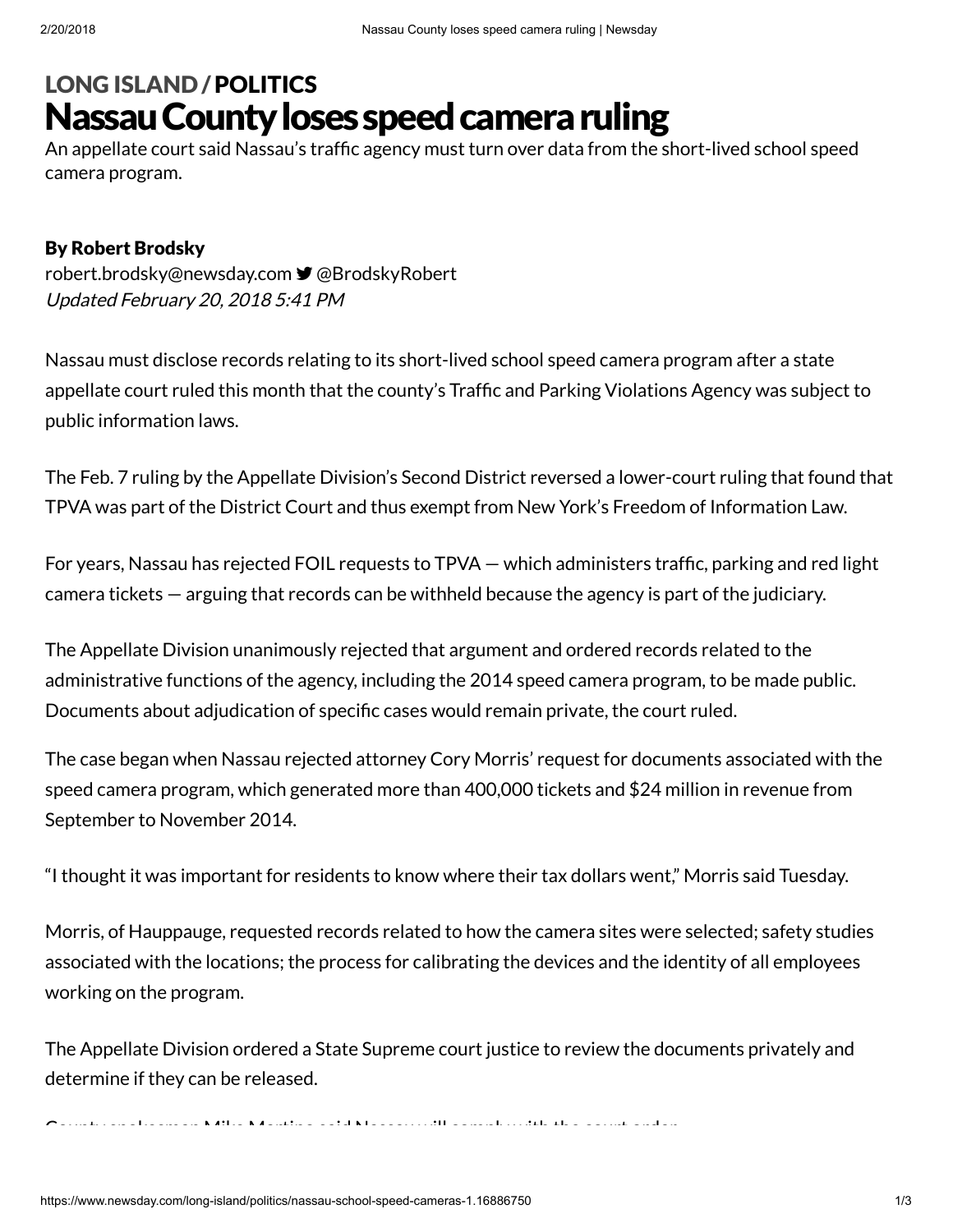## Get The 1600 newsletter

Get our inside look at the White House and goings on in the Donald Trump administration.

| <b>Email address</b> | Sign up |
|----------------------|---------|
|----------------------|---------|

By clicking Sign up, you agree to our [privacy](https://www.newsday.com/privacy) policy.

speed camera program prompted opposition from many residents. They complained that tickets being generated on weekends when school was out, and at locations where required warning signs were not in place. In December 2014, county lawmakers voted unanimously to end the program.

Traffic safety advocates say the TPVA records could be useful in determining how former County Executive Edward Mangano conceived and operated the program.

The court decision also could lead to disclosure of documents related to the county's red light camera program, said Alec Slatky, a policy liaison with AAA Northeast.

"This is a groundbreaking decision for transparency at TPVA," Slatsky said.

Morris said the information should also prepare residents if the county were to ever revive the speed camera program.

"If you consider the program deceased, remember it can be turned back on like a light switch," he said.

In November, shortly after her Election Day win, County Executive Laura Curran raised the prospect of reviving the speed cameras, suggesting that to raise revenue "we have to look at all options both old and new." She dropped the idea less than a week later amid objections from county lawmakers.

Suffolk's traffic violation agency, which has rejected TPVA documents requests, citing the judiciary argument, said it was reviewing the decision.

 $\lq$ Transparency is a main goal of the Suffolk County Traffic and Parking Violations Agency and we will consider the criteria set forth in the decision when providing information in response to FOIL requests moving forward," said Suffolk TPVA Executive Director Paul Margiotta.